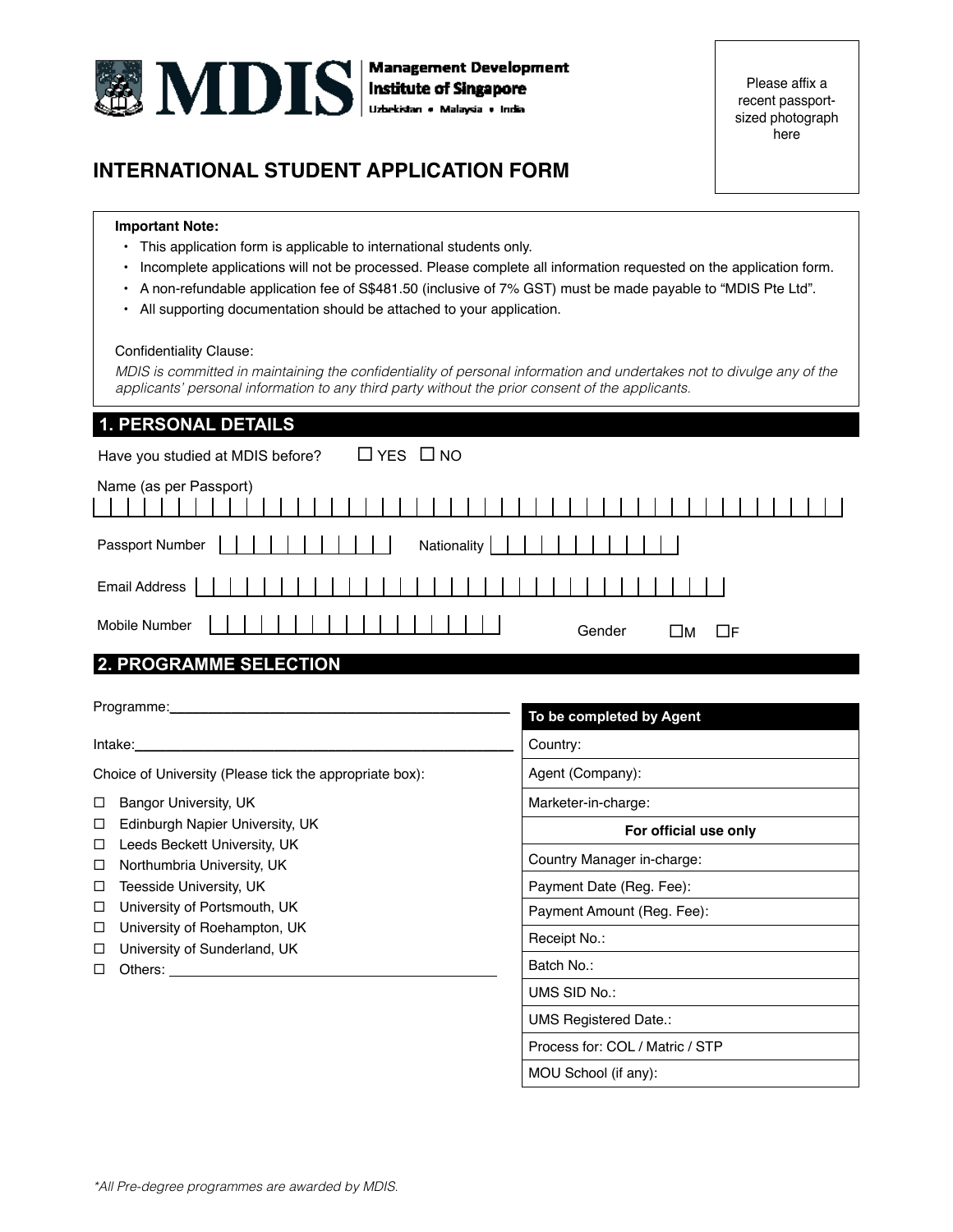### **Undergraduate Degree**

- □ Accounting and Finance
- □ Accounting and Financial Management
- □ Airline and Airport Management
- □ Banking and Finance
- □ Biochemistry
- □ Biomedical Science
- □ Biotechnology
- □ Broadcast Media Production
- $\Box$  Business and Management  $\Box$  Business and Marketing
- Business and Marketing
- □ Business Studies and Finance
- $\Box$  Cybersecurity and Networks
- Electrical and Electronic Engineering
- $\square$  Electronic and Electrical<br> $\square$  Fashion and Textile Desi
- Fashion and Textile Design
- □ Fashion Communication and Promotion
- □ Fashion Product and Promotion
- □ Healthcare Management
- □ Information Technology
- □ International Tourism and Hospitality Management
- □ Mechanical
- □ Mechanical Engineering
- □ Media and Digital Practice
- □ Media, Culture and Communication
- □ Nutrition Science
- □ Safety, Health and Environmental Management

### **Postgraduate Degree**

- $\Box$  Business Administration
- Business Administration (Events Management) (E-Learning)
- □ Business Administration (Health Management) (E-Learning)
- □ Business Administration (Hospitality and Tourism Management) (E-Learning)
- □ Business Administration (Leadership and Innovation) (E-Learning)
- □ Business Administration (Marketing) (E-Learning)
- $\Box$  Business Administration in Banking and Finance
- Business Administration in International Marketing
- □ Cybersecurity<br>□ Education Stu
- Education Studies
- □ Electronic and Electrical
- $\Box$  Health and Safety
- $\Box$  Healthcare Management<br> $\Box$  Mechanical
- Mechanical
- □ Project Management
- □ Public Health
- $\Box$  Tourism and Hospitality

## **3. ENGLISH LANGUAGE PROFICIENCY**

|   |                     | Have you taken a formal English Language Test? □ Yes                                                           | $\square$ No                |        |  |
|---|---------------------|----------------------------------------------------------------------------------------------------------------|-----------------------------|--------|--|
|   |                     | If yes, please provide the following information.                                                              |                             |        |  |
|   |                     | Awarding Body: □ TOEFL: _________________ □ IELTS: _______________                                             |                             | $\Box$ |  |
|   |                     | Reading: Listening: Communication Speaking: Communication Coverall: Low Listening: Listening: Low Listening: L |                             |        |  |
|   |                     | Date Awarded: DD - MM - YYYY                                                                                   |                             |        |  |
|   |                     | 4. HOW DID YOU FIND OUT ABOUT MDIS?                                                                            |                             |        |  |
|   | <b>MDIS Website</b> |                                                                                                                | Agents                      |        |  |
|   |                     | Search Engine (Google/Yahoo/Bing/Others)                                                                       | <b>Friends/Relatives</b>    |        |  |
| ப |                     | Newspaper/Magazine/Journals                                                                                    | Exhibition/Seminar/Workshop |        |  |
|   |                     |                                                                                                                |                             |        |  |

- $\Box$  Social media (Facebook/Twitter/Others)  $\Box$  Others:
	-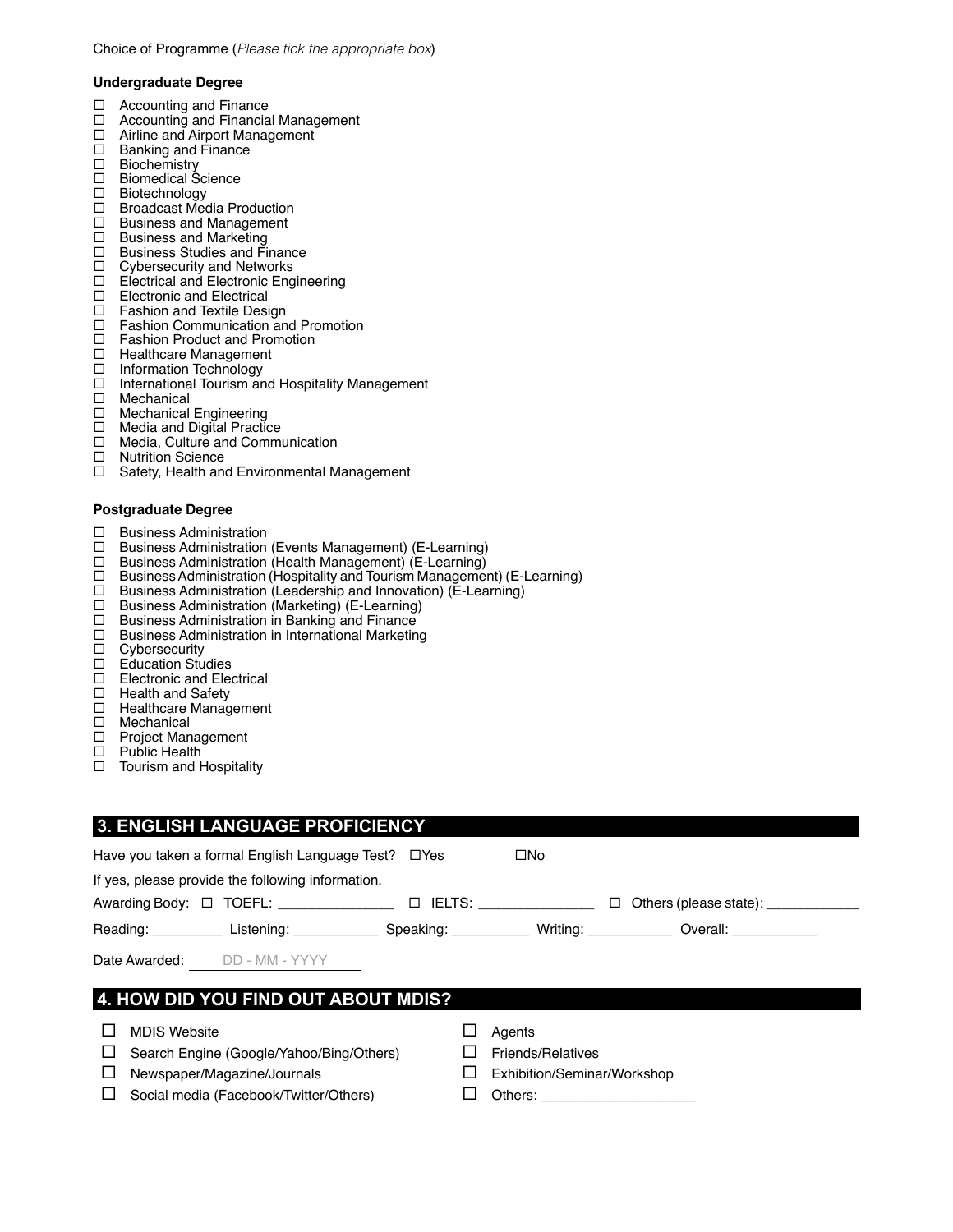## **5. DECLARATION**

|               | FOR AGE YEARS UNDER 18 STUDENTS ONLY (SIGNED BY THE PARENTS)                                |                 |                                                                                                                                |
|---------------|---------------------------------------------------------------------------------------------|-----------------|--------------------------------------------------------------------------------------------------------------------------------|
|               |                                                                                             |                 | parent / guardian of ___________ understand and give / do not give consent to MDIS for providing me with my                    |
|               |                                                                                             |                 | son's/ daughter's / ward's information related to academic results, attendance, conduct and any relevant matters during his or |
|               |                                                                                             |                 | her studies at MDIS. I request you to copy all official correspondence from MDIS to me via the details noted below:            |
|               |                                                                                             |                 |                                                                                                                                |
| $\square$ SMS | $\Box$ Phone                                                                                | $\Box$ Email    |                                                                                                                                |
|               |                                                                                             |                 |                                                                                                                                |
|               | <b>FOR AGE YEARS ABOVE 18 STUDENTS ONLY</b>                                                 |                 |                                                                                                                                |
|               |                                                                                             |                 | understand and give / do not give consent to MDIS for providing my parents / guardian information related to my _              |
|               |                                                                                             |                 | academic results, attendance, conduct and any relevant matters during my studies at MDIS. I request you to copy all official   |
|               | correspondence from MDIS to my parents /guardian upon request, via the details noted below: |                 |                                                                                                                                |
|               |                                                                                             |                 |                                                                                                                                |
| $\square$ SMS | $\Box$ Phone                                                                                | $\square$ Email |                                                                                                                                |

I, the undersigned, hereby affirm to the authenticity of the information provided on this application form.

I acknowledge that \_\_\_\_\_\_\_\_\_\_\_\_\_\_\_\_\_\_\_\_\_\_\_\_\_\_\_ (MDIS staff/Agent) has explained the above details to me and I understand that any false or misleading information may result in denial of admissionary expulsion from MDIS. I declare that I have read the instructions on this application form and all the information provided is complete and correct.

I declare that I have read the terms & conditions on this application form and I hereby authorise the Institute to conduct authenticity verification from the awarding organisation(s) of my declared academic qualifications. I understand that the final acceptance into the course is subject to the approval of the Student's Pass application from the Immigration & Checkpoints Authority of Singapore (ICA) and meeting the admission requirements of the course.

I consent to the collection, use and disclosing of my personal data by MDIS for the purpose of processing my application for study, administration and funding purposes (where applicable), subject to the provisions of the Personal Data Protection Act (PDPA) in Singapore.

\_\_\_\_\_\_\_\_\_\_\_\_\_\_\_\_\_\_\_\_\_\_\_\_\_\_\_\_\_\_\_\_\_\_\_\_ \_\_\_\_\_\_\_\_\_\_\_\_\_\_\_\_\_\_\_\_\_\_\_\_\_\_\_\_\_\_\_\_\_\_\_\_

Were you issued a Training Work Permit by Ministry of Manpower (MOM) before?

 $\Box$ Yes  $\Box$ No

**www.mdis.edu.sg**

Management Development Institute of Singapore Reg.No. 201001793H 20 May 2018 to 19 May 2022

Signature of Applicant Signature of MDIS Representative and/or Agent







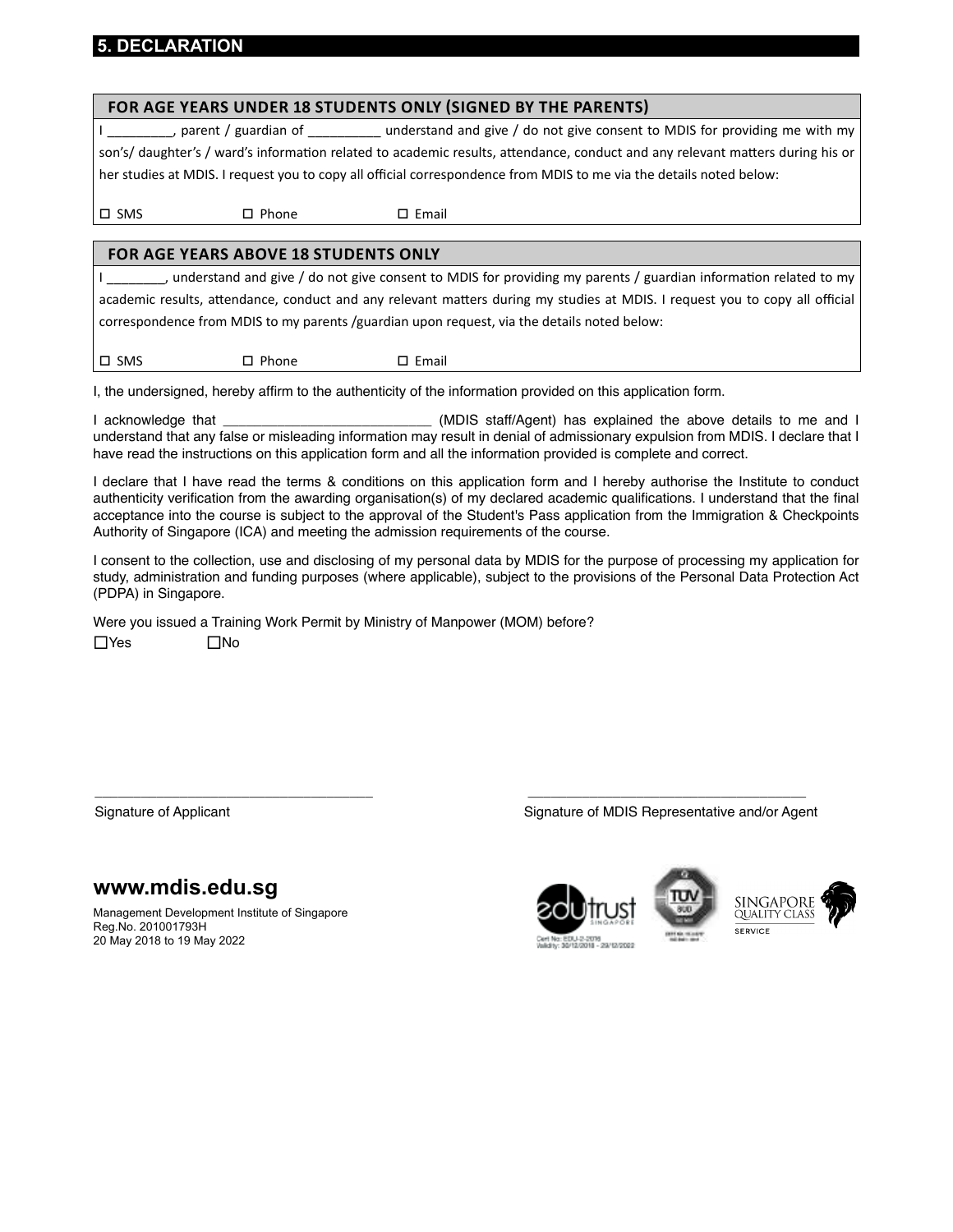## 6. INFORMATION REQUIRED FOR ONLINE APPLICATION FOR A STUDENT PASS (for eForms 16)

## NOTE:

- 1) All fields with \* are mandatory (compulsory). Any empty fields will be deemed as NIL/ NA
- 2) Strictly use only English characters to avoid errors when submitting online
- 3) Strictly use only BLOCK LETTERS
- 4) Please note that your signature in this form MUST BE the same as your passport signature)

5) The Institute shall not be responsible should the application be rejected due to the omission of certain information by you.

## **WARNING**

IT IS AN OFFENCE UNDER THE IMMIGRATION ACT TO MAKE ANY FALSE STATEMENT, REPRESENTATION OR DECLARATION IN CONNECTION WITH THIS APPLICATION

| PART A - PARTICULARS OF APPLICANT                                           |                   |                                       |                                    |                                                     |                 |              |                                                                |
|-----------------------------------------------------------------------------|-------------------|---------------------------------------|------------------------------------|-----------------------------------------------------|-----------------|--------------|----------------------------------------------------------------|
| Foreign Identification No.(FIN) (if applicable)                             |                   |                                       |                                    | Pass)                                               |                 |              | Cancellation Date of Foreign Identification (Student           |
| Full Name in BLOCK LETTERS (Underline Surname)*                             |                   |                                       |                                    | Alias, if any                                       |                 |              | <b>Birth Certificate No.*</b>                                  |
| Race <sup>®</sup>                                                           |                   | Religion*                             |                                    | Sex <sup>*</sup>                                    |                 |              | Date of Birth (DD/MM/YYYY)*                                    |
| <b>Email Address</b>                                                        |                   |                                       | Nationality*                       |                                                     | Province/State* |              | Country of birth*                                              |
| <b>Expiry Date of</b><br>Employment/Dependant's Pass<br>if any (DD/MM/YYYY) |                   |                                       |                                    | Occupation (If student, put FULL TIME STUDENT)      |                 |              | Marital Status (pls circle)*<br>Single/Married/Divorce/Widowed |
| <b>Type of Travel Document Held</b><br>INTERNATIONAL PASSPORT               |                   |                                       | Serial No. of Travel Document Held |                                                     |                 | (DD/MM/YYYY) | <b>Issue Date of Travel Document</b>                           |
| Country of Issue of Travel<br><b>Document</b>                               |                   |                                       | Place of Issue of Travel Document  |                                                     |                 | (DD/MM/YYYY) | <b>Expiry Date of Travel Document</b>                          |
| Parents' AND/OR Step-Parents' Residential Status:                           |                   |                                       |                                    |                                                     |                 |              |                                                                |
| Father:                                                                     | n                 | Singapore Citizen/ Permanent Resident |                                    |                                                     |                 | NRIC:        |                                                                |
|                                                                             | Ð                 | Dependent Pass/ Employment Pass)      |                                    | Resident (Long-term social visit pass/ Work Permit/ |                 | FIN No:      |                                                                |
|                                                                             | U.                | None of the above                     |                                    |                                                     |                 |              |                                                                |
| Mother:                                                                     | U                 | Singapore Citizen/ Permanent Resident |                                    |                                                     |                 | NRIC:        |                                                                |
|                                                                             | n                 | Dependent Pass/ Employment Pass)      |                                    | Resident (Long-term social visit pass/ Work Permit/ |                 | FIN No:      |                                                                |
|                                                                             | Ð                 | None of the above                     |                                    |                                                     |                 |              |                                                                |
| Step-Father/<br>Step-Mother:<br>(Pis circle                                 | U                 | Singapore Citizen/ Permanent Resident |                                    |                                                     |                 | NRIC:        |                                                                |
| one)                                                                        | $\overline{\Box}$ | Dependent Pass/ Employment Pass)      |                                    | Resident (Long-term social visit pass/ Work Permit/ |                 | FIN No:      |                                                                |
|                                                                             | 扣                 | None of the above                     |                                    |                                                     |                 |              |                                                                |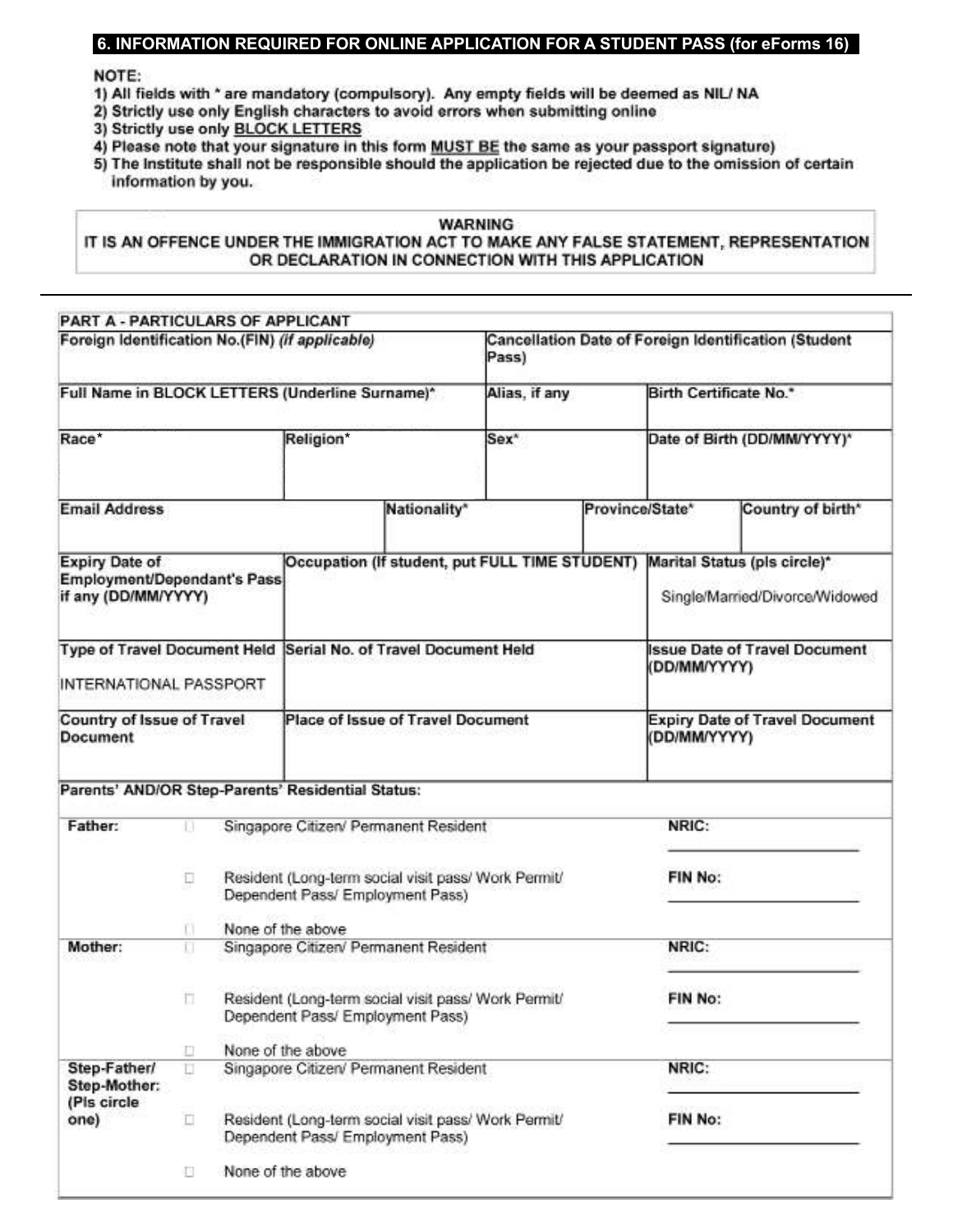| Residential Address in Singapore |           |                                                                                                 |              |  |
|----------------------------------|-----------|-------------------------------------------------------------------------------------------------|--------------|--|
| House/Blk No.                    | Floor No: | Unit No:                                                                                        | Postal Code: |  |
| Street Name:                     |           |                                                                                                 |              |  |
| Contact No:                      |           |                                                                                                 |              |  |
|                                  |           | List countries in which applicant has resided for one year or more during the last five years:* |              |  |

|             |                                                                                          |                      | Period of Stay     |
|-------------|------------------------------------------------------------------------------------------|----------------------|--------------------|
| Country     | <b>Address</b>                                                                           | From<br>(DD/MM/YYYY) | To<br>(DD/MM/YYYY) |
| Antecedent* | Have you ever been refused entry into or deported from any country, including Singapore? |                      | YES/NO             |
|             | Have you ever been convicted in a court of law in any country, including Singapore?      |                      | YES/NO             |
|             | Have you ever been prohibited from entering Singapore?                                   |                      | YES/NO             |

Have you ever entered Singapore using a different Passport or Name? YES/NO If any of the answer is "YES", please furnish details :

## PART B - DECLARATION BY APPLICANT

I hereby declare that all the particulars furnished by me in this application are true and correct.

I undertake not to study without a Student's Pass.

I undertake not to misuse controlled drugs or to take part in any political or other activities during my stay in Singapore which would make me an undesirable or prohibited immigrant under the Immigration Act.

I undertake to comply with the provisions of the Immigration Act and any regulations made thereunder or any statutory modification or re-enactment thereof for the time being in force in Singapore.

I undertake not to involve in any criminal offences in Singapore.

I undertake not to indulge in any activities which are inconsistent with the purpose for which the Student Pass has heen issued.

I further undertake not to be engaged in any form of employment or in any business, profession or occupation in Singapore whether paid or unpaid, without a valid work pass issued under the Employment of Foreign Manpower Act (Cap. 91A).

I am aware that overstaving or working illegally in Singapore is a serious offence and on conviction, the penalties may include mandatory imprisonment and caning.

I understand that if the Controller of Immigration is satisfied that I or any member of my family breaches this undertaking or becomes an undesirable or prohibited immigrant, he will cancel my immigration pass and the passes of the members of my family, and we may be required to leave Singapore within 24 hours of such cancellation.

I give my consent for your department to obtain and verify information from or with any source, as you deem appropriate for the assessment of my application for immigration facilities.

I have read and agreed to the declaration, and I authorized the Management Development Institute of Singapore (MDIS) to submit the application for student pass online on my behalf.

| Date |  |  |
|------|--|--|

| Signature of Applicant |  |
|------------------------|--|
|                        |  |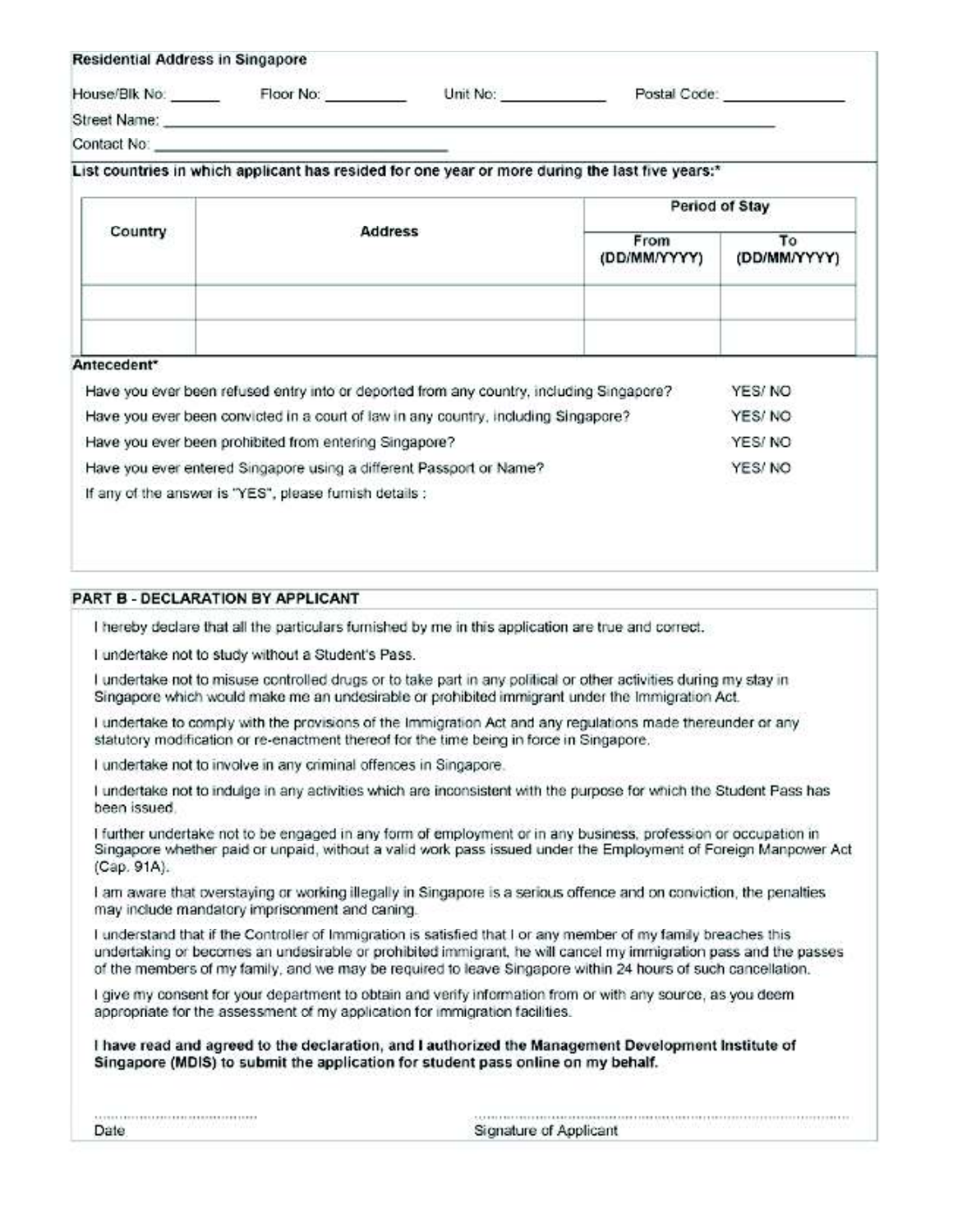| PART C - APPLICANT'S PARENTS AND/OR STEP PARENTS |                         |                               |             |                                                                                                  |         |            |  |
|--------------------------------------------------|-------------------------|-------------------------------|-------------|--------------------------------------------------------------------------------------------------|---------|------------|--|
| (As appears in travel<br>document)<br>Full Name  | Relationship            | Date of Birth<br>(DD/MM/YYYY) | Nationality | Residential Status in Singapore                                                                  |         | Occupation |  |
|                                                  |                         |                               |             | Singapore Citizen/ Permanent<br>Resident<br>Œ                                                    | NRIC:   |            |  |
|                                                  | Father                  |                               |             | Resident (Long-term social visit<br>pass/ Work Permit/ Dependent<br>ā                            | FIN No: |            |  |
|                                                  |                         |                               |             | Pass/ Employment Pass)<br>None of the above<br>Ð                                                 |         |            |  |
|                                                  |                         |                               |             | Singapore Citizen/ Permanent<br>Resident<br>u                                                    | NRIC:   |            |  |
|                                                  | Mother                  |                               |             | Resident (Long-term social visit<br>pass/ Work Permit/ Dependent<br>Pass/ Employment Pass)<br>ib | FIN No: |            |  |
|                                                  |                         |                               |             | None of the above                                                                                |         |            |  |
|                                                  |                         |                               |             | Singapore Citizen/ Permanent<br>Resident<br>CHC                                                  | NRIC:   |            |  |
|                                                  | Step-Father<br>(if yes) |                               |             | Resident (Long-term social visit<br>pass/ Work Permit/ Dependent<br>£1                           | FIN No: |            |  |
|                                                  |                         |                               |             | Pass/ Employment Pass)<br>None of the above<br>1310                                              |         |            |  |
|                                                  |                         |                               |             | Singapore Citizen/ Permanent<br>Resident                                                         | NRIC:   |            |  |
|                                                  | Step-Mother<br>(if yes) |                               |             | Resident (Long-term social visit<br>pass/ Work Permit/ Dependent<br>ÈÏ.                          | FIN No: |            |  |
|                                                  |                         |                               |             | Pass/ Employment Pass)<br>None of the above<br>ū                                                 |         |            |  |
| PART D - APPLICANT'S SPOUSE (IF APPLICABLE)      |                         |                               |             |                                                                                                  |         |            |  |
| (As appears in travel<br>document)<br>Full Name  | Relationship            | (DD/MM/YYYY)<br>Date of Birth | Nationality | Residential Status in Singapore                                                                  |         | Occupation |  |
|                                                  |                         |                               |             | Singapore Citizen/ Permanent<br>Resident<br>ö                                                    | NRIC:   |            |  |
|                                                  | Spouse                  |                               |             | Resident (Long-term social visit<br>pass/ Work Permit/ Dependent<br>Pass/ Employment Pass)<br>ö  | FIN No: |            |  |
|                                                  |                         |                               |             | None of the above<br>p                                                                           |         |            |  |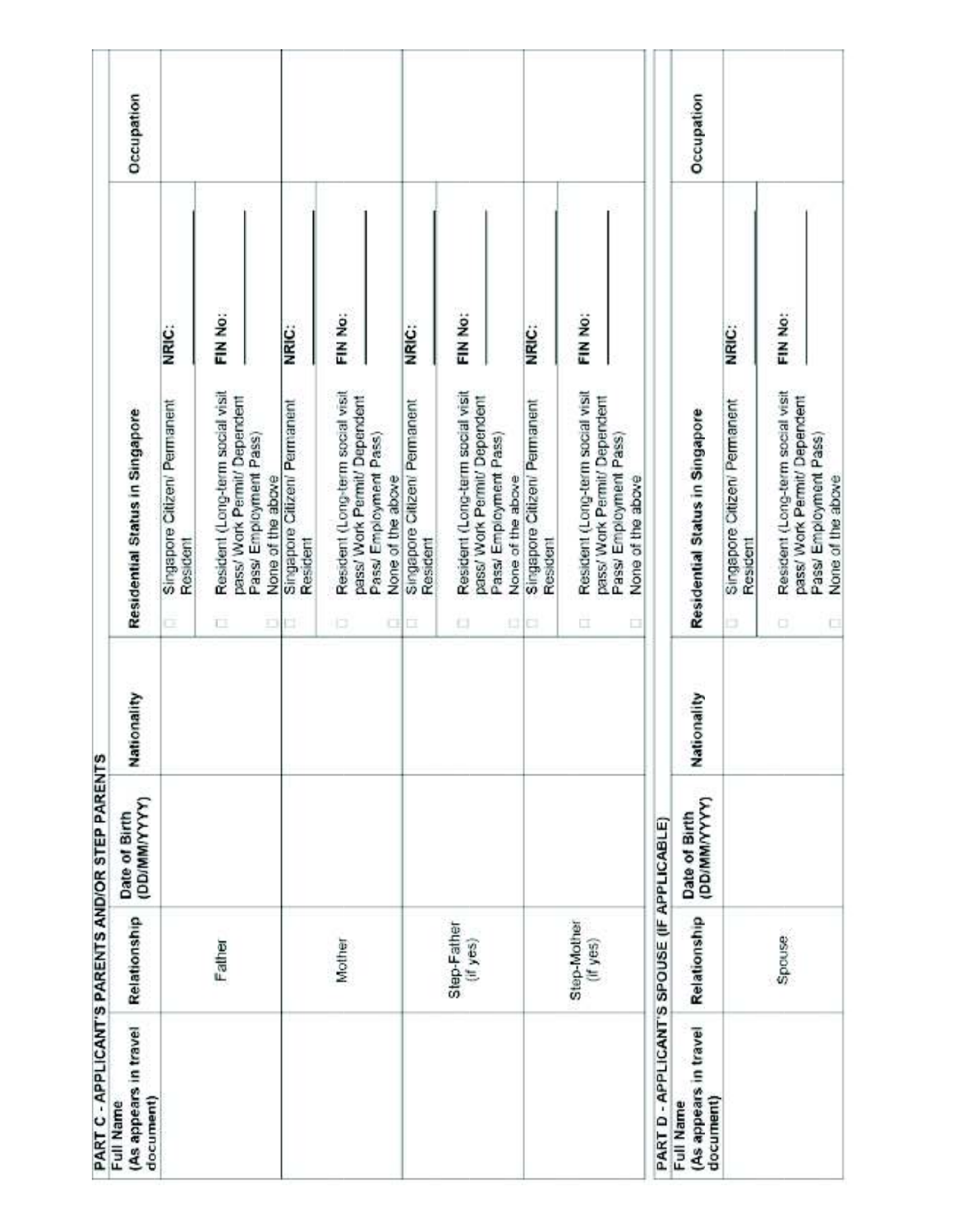| PART E - APPLICANT'S SIBLINGS                                    |                            |                                 |                  |                                |                                                                                            |   |                                                                                                 |                         |
|------------------------------------------------------------------|----------------------------|---------------------------------|------------------|--------------------------------|--------------------------------------------------------------------------------------------|---|-------------------------------------------------------------------------------------------------|-------------------------|
| (As appears in travel<br>document)<br>Full Name                  | Relationship               | (DD/MM/YYYY)<br>Date of Birth   | Nationality      |                                | Residential Status in Singapore                                                            |   |                                                                                                 |                         |
|                                                                  |                            |                                 |                  | c                              | Singapore Citizen/ Permanent<br>Resident                                                   |   | NRIC:                                                                                           |                         |
|                                                                  |                            |                                 |                  | U                              | Resident (Long-term social visit<br>pass/ Work Permit/ Dependent<br>Pass/ Employment Pass) |   | FIN No:                                                                                         |                         |
|                                                                  |                            |                                 |                  | $\left\lfloor . \right\rfloor$ | None of the above                                                                          |   |                                                                                                 |                         |
|                                                                  |                            |                                 |                  | ı                              | Singapore Citizery Permanent<br>Resident                                                   |   | <b>NRIC:</b>                                                                                    |                         |
|                                                                  |                            |                                 |                  | 巨                              | Resident (Long-term social visit<br>pass/ Work Permit/ Dependent<br>Pass/ Employment Pass) |   | FIN No:                                                                                         |                         |
|                                                                  |                            |                                 |                  | o                              | None of the above                                                                          |   |                                                                                                 |                         |
| PART F - APPLICANT'S EDUCATIONAL BACKGROUND                      |                            |                                 |                  |                                |                                                                                            |   |                                                                                                 |                         |
| Name of                                                          |                            | State or<br>Province<br>Country | Language         |                                | Period of Study                                                                            |   | <b>Highest Educational</b>                                                                      | Educational Certificate |
| Schools/Colleges/Universities<br>(In Chronological Order)        |                            |                                 | Instruction<br>5 | (DD/MM/YYYY)<br>From           | <b>LAAAMWAQQ</b><br>۴                                                                      |   | (If Honours Degree, please<br>(Academic/Professional)<br>state Class/Division)<br>Qualification | ş                       |
|                                                                  |                            |                                 |                  |                                |                                                                                            |   |                                                                                                 |                         |
|                                                                  |                            |                                 |                  |                                |                                                                                            |   |                                                                                                 |                         |
|                                                                  | Obtained a pass in English | ΥËS                             | $\frac{8}{1}$    |                                |                                                                                            |   |                                                                                                 |                         |
| PART G - APPLICANT'S EMPLOYMENT HISTORY (IN CHRONOLOGICAL ORDER) |                            |                                 |                  |                                |                                                                                            |   |                                                                                                 |                         |
|                                                                  | Name of Companies          |                                 |                  | Country                        | Period of Working<br>(DD/MMYYYYY)<br>From                                                  | ء | Position Held                                                                                   | Nature of Duties        |
|                                                                  |                            |                                 |                  |                                |                                                                                            |   |                                                                                                 |                         |
|                                                                  |                            |                                 |                  |                                |                                                                                            |   |                                                                                                 |                         |
|                                                                  |                            |                                 |                  |                                |                                                                                            |   |                                                                                                 |                         |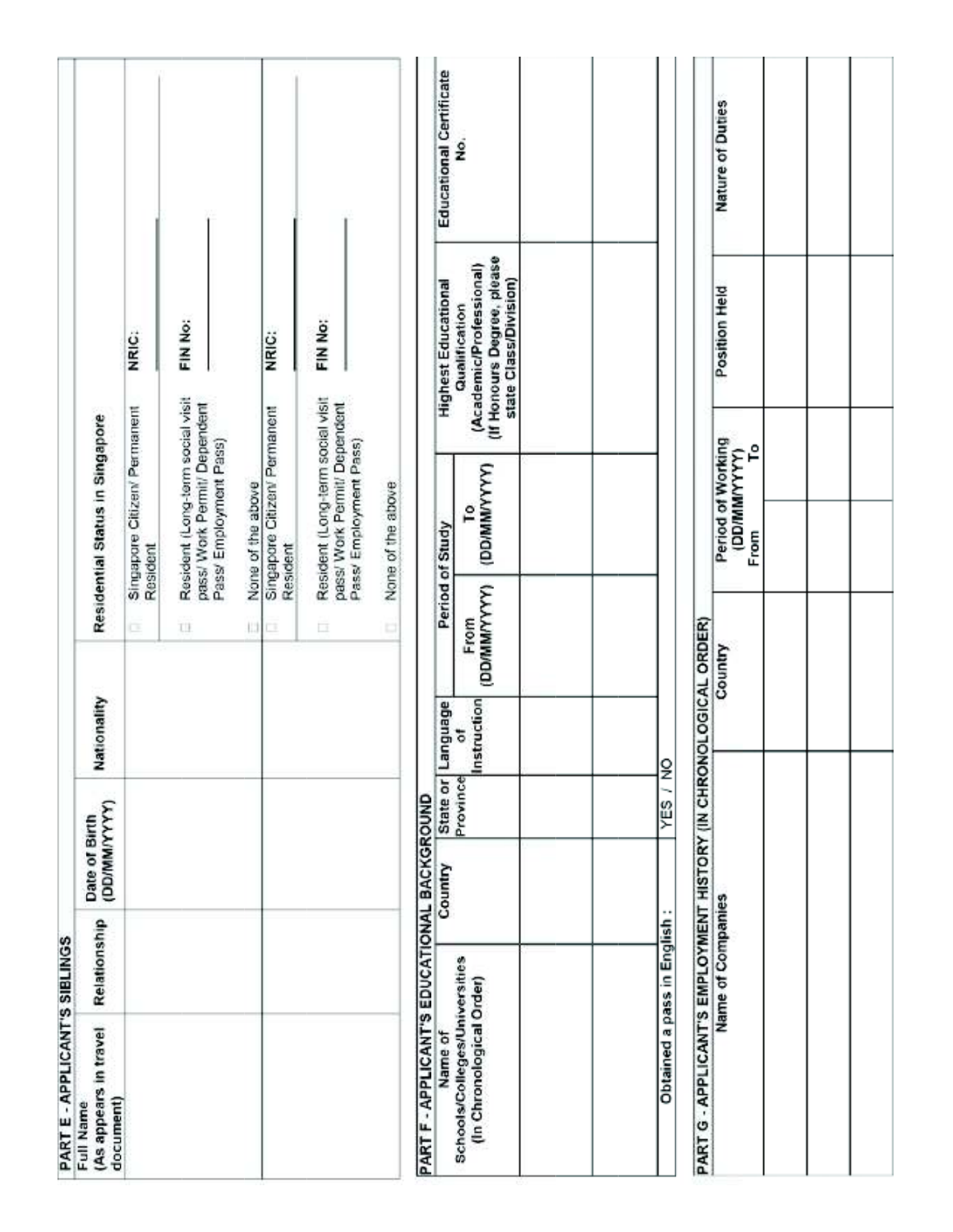|                                                                                               | PART G1 – GAP EXPLANATION FOR SUBMISSION (ADDITIONAL INFORMATION)<br>Remarks: |           |                                            |                                                                   |   |  |
|-----------------------------------------------------------------------------------------------|-------------------------------------------------------------------------------|-----------|--------------------------------------------|-------------------------------------------------------------------|---|--|
| PART H - APPLICANT'S FINANCIAL SUPPORT (TO                                                    |                                                                               |           | BE COMPLETED FROM VISA-REQUIRED COUNTRIES) |                                                                   |   |  |
| Applicant                                                                                     | Average Monthly Income for<br>past 6 months:                                  | 3         |                                            | Applicant's Spouse   Average Monthly Income for<br>past 6 months: | 3 |  |
|                                                                                               | Current Saving                                                                | s         |                                            | Current Saving                                                    | S |  |
| Applicant's Father                                                                            | Average Monthly Income for<br>past 6 months:                                  | ြိ        | Applicant's Mother                         | Average Monthly Income for<br>past 6 months:                      | 3 |  |
|                                                                                               | Current Saving:                                                               | 3         |                                            | Current Saving:                                                   | 3 |  |
|                                                                                               | Other Financial supports from immediate family members:                       | YES / NO: |                                            |                                                                   |   |  |
| PART H1 - APPLICANT'S SINGAPORE CITIZEN/ P<br>ADDITIONAL INFORMATION<br>If Yes, please state: |                                                                               |           | ERMANENT RESIDENT PARENTS'/ STEP PARENTS'  |                                                                   |   |  |
| <b>FATHER'S</b>                                                                               | Marital Status: Single / Married / Divorced / Widowed                         |           |                                            | * Custody of Applicant (if applicable); Father / Mother / Other   |   |  |
| Marriage Certificate No:                                                                      |                                                                               |           | · Marriage Date:                           |                                                                   |   |  |
| Divorced Certificate No:                                                                      |                                                                               |           | * Divorced Date:                           |                                                                   |   |  |
| Marital Status: Single / Married / Divorced / Widowed<br>MOTHER'S                             |                                                                               |           |                                            | Custody of Applicant (if applicable): Father / Mother / Other     |   |  |
| Marriage Certificate No:                                                                      |                                                                               |           | * Marriage Date:                           |                                                                   |   |  |
| Divorced Certificate No:                                                                      |                                                                               |           | * Divorced Date:                           |                                                                   |   |  |
| STEP-PARENT'S<br>* Warital Status: Single / Married / Divorced / Widowed                      |                                                                               |           |                                            | * Custody of Applicant (if applicable): Father / Mother / Other   |   |  |
| * Marriage Certificate No:<br>* Divorced Certificate No:                                      |                                                                               |           | * Mamage Date:<br>* Divorced Date:         |                                                                   |   |  |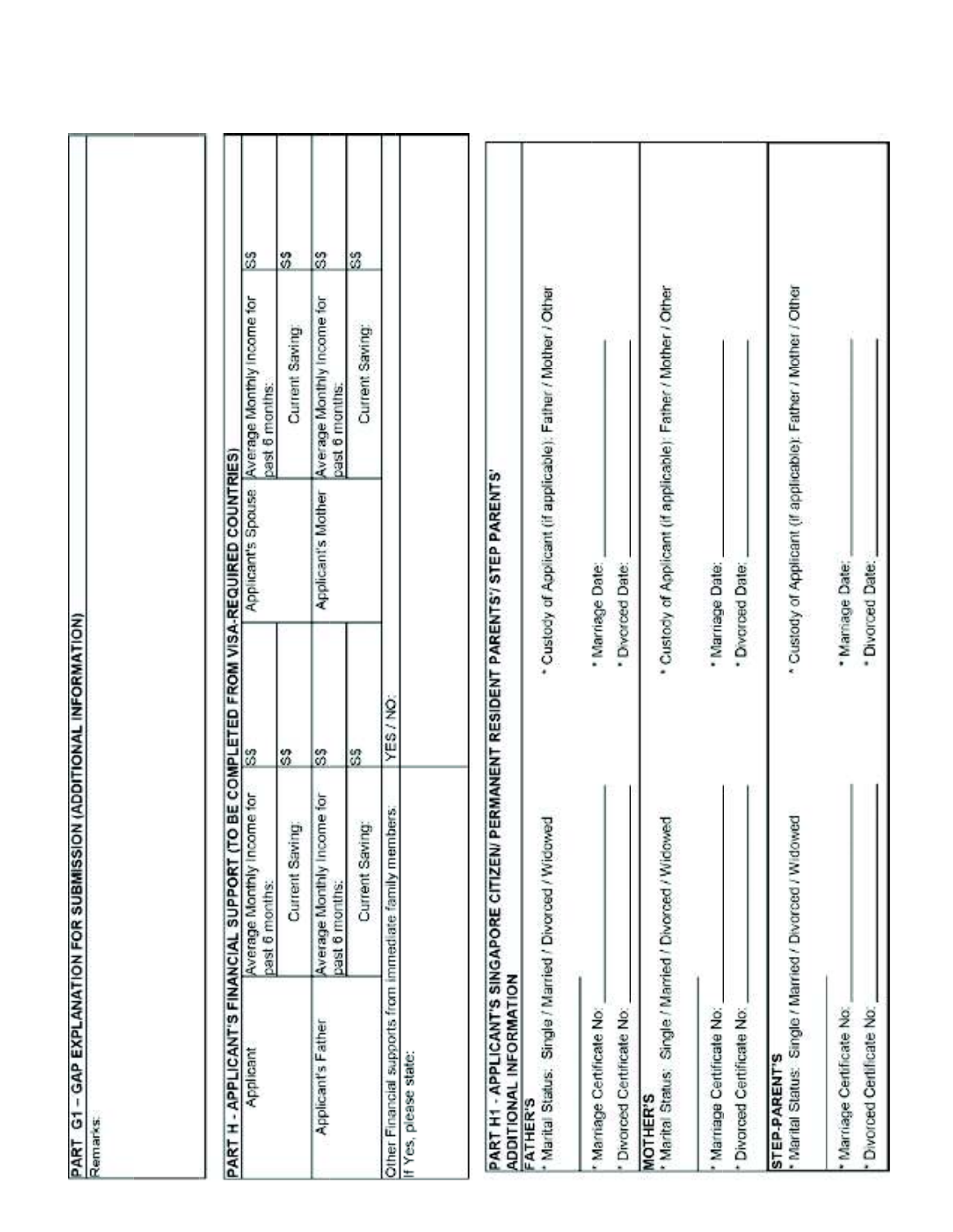| PART H2 - APPLICANT'S SINGAPORE CITIZEN/ PERMANENT RESIDENT PARENTSY STEP PARENTS'<br>ADDITIONAL INFORMATION ON EDUCATION          |  |
|------------------------------------------------------------------------------------------------------------------------------------|--|
| Name of Schools/ Colleges/ Universities:<br>FATHER'S/STEP-FATHER'S                                                                 |  |
| "Educational Certificate No:<br>Country                                                                                            |  |
| Highest Qualification (Academic/ Professional) (If Honours Degree, please state Class/Division);                                   |  |
| Name of Schools/ Colleges/ Universities:<br>MOTHER'S/STEP-MOTHER'S                                                                 |  |
| "Educational Certificate No:<br>Country:                                                                                           |  |
| Highest Qualification (Academic/ Professional) (If Honours Degree, please state Class/Division);                                   |  |
| PART H3 - APPLICANT'S SINGAPORE CITIZEN/ PERMANENT RESIDENT PARENTSY STEP PARENTS'<br>ADDITIONAL INFORMATION ON CURRENT EMPLOYMENT |  |
| FATHER'S/STEP-FATHER'S<br>"Name of Company:                                                                                        |  |
| Monthly Income: S\$                                                                                                                |  |
| Average Income for the Past 1 year : SS                                                                                            |  |
| ar: SS<br>ğ<br>T<br>'Average Monthly CPF contribution for the past                                                                 |  |
| <b>MOTHER'S/STEP-MOTHER'S</b><br>Name of Company:                                                                                  |  |
| Monthly Income: S\$                                                                                                                |  |
| Average Income for the Past 1 year : S\$                                                                                           |  |
| Average Monthly CPF contribution for the past 1 year. SS                                                                           |  |
| PART I - APPLICANT'S SINGAPORE CITIZEN/ PERMANENT RESIDENT SPOUSE'S<br>ADDITIONAL INFORMATION ON EDUCATION AND CURRENT EMPLOYMENT  |  |
| Name of Schools/ Colleges/ Universities:<br>EDUCATION DETAILS:                                                                     |  |
| Country.                                                                                                                           |  |
| Phighest Qualification (Academic/ Professional) (If Honours Degree; please state Class/Division);                                  |  |
| Educational Certificate No:                                                                                                        |  |
| <b>CURRENT EMPLOYMENT DETAILS:</b><br>"Name of Company.                                                                            |  |
| Monthly Income: S\$                                                                                                                |  |
| Average Income for the Past 1 year: S\$                                                                                            |  |
| Average Monthly CPF contribution for the past 1 year: S\$                                                                          |  |
|                                                                                                                                    |  |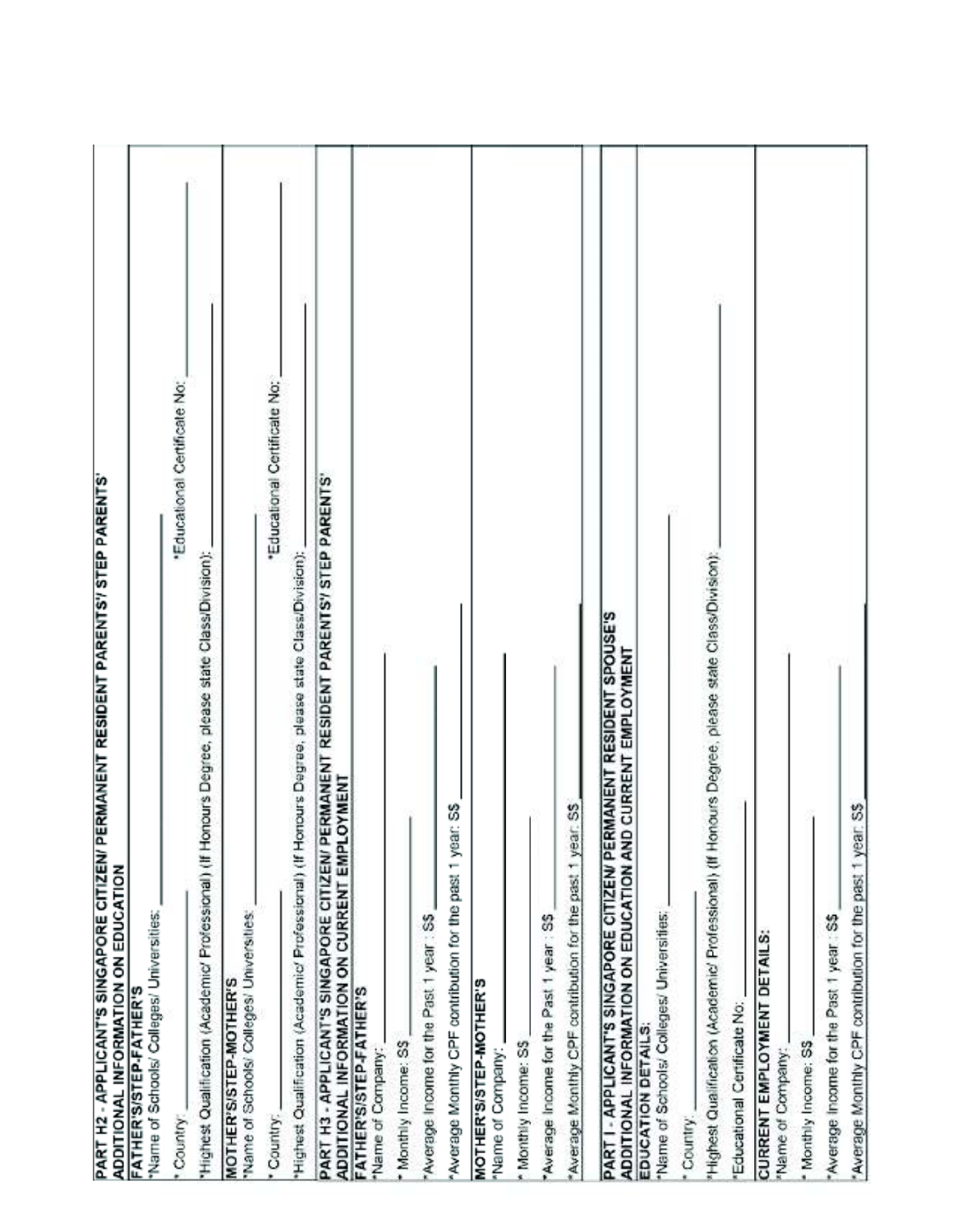## **7. IMPORTANT CHECKLIST**

#### Use this checklist to ensure that you have included all relevant documents before submitting your application.

1) An application fee of S\$481.50 (non-refundable) made payable to "MDIS Pte Ltd".

The payment of the registration fee can be paid via the following options:

- i) Demand draft (DD) made to 'MDIS Pte Ltd'
- ii) Telegraphic Transfer (TT) made to the following account:

| : MDIS Pte Ltd<br>Name<br>: DBS Bank<br>Bank<br>: Marina Bay Financial Centre Branch<br><b>Branch</b><br>12 Marina Boulevard<br>Singapore 018982 |  |                                              |
|--------------------------------------------------------------------------------------------------------------------------------------------------|--|----------------------------------------------|
|                                                                                                                                                  |  |                                              |
|                                                                                                                                                  |  |                                              |
|                                                                                                                                                  |  | Level 3, Marina Bay Financial Centre Tower 3 |

Account No : 003-911274-2 / Swift code: DBSSSGSG

- 2) The Application form must enclose the following documents which are required for processing the student's pass application. Please tick  $\Box$  boxes as appropriate.
	- $\Box$  1 recent passport-sized photographs of the applicant (against white background)
	- $\Box$  Photocopy of applicant's passport pages showing his/her particulars and travel document's date of validity (At least 1 year)
	- $\square$  Photocopy of applicant's Birth Certificate/Affidavit
	- $\Box$  Photocopy of applicant's Certified/Notarised copy of Education Results / Certificates and Transcripts (with detailed results)
		- Photocopy of the Student's Pass (For applicants transferred from other schools in Singapore) or notification for cancellation of Student Pass, Visit Pass and Embarkation Form.
		- Must show proof of English Medium Study/First Placement Test Attempted/IELTS/TOEFL
		- □ University Matriculation Form (if applicable)
- 3) All completed documents must reach MDIS at least 8 weeks (2 months) before course commencement. If there is any late submission, MDIS will not submit the application to ICA. For Students' Passes that are rejected by ICA, the general processing time for appeal takes about 4 weeks (1 month).

## **8. TERMS AND CONDITIONS**

Application Procedures

- 1. Students are to submit the duly signed MDIS Application Form and supporting documents (refer to Documents Checklist) with application fee payment of S\$481.50 (inclusive of GST).
- 2. Upon receiving the application, MDIS will issue a Conditional Offer Letter to the students. Admission assessment and Student's Pass applications will be processed.
- 3. The Standard PEI-Student Contract will be generated and issued to the students when the admission assessment and Student's have been approved.
- 4. Students are to make the first installment payment of the tuition fee only after signing the Standard PEI-Student Contract.
- 5. Upon receiving both the signed Standard PEI-Student Contract and proof of installment payment (e.g. TT slip), the In-Principle Approval (IPA) letter will be released to the students.
- 6. Students will report to MDIS upon arriving in Singapore to complete the formalities and proceed with medical check-up and collection of Student's Pass from Immigration and Checkpoints Authority of Singapore (ICA).

### **Course Fees**

All fees quoted are subject to other costs arising from government directives.

Non-tuition fees are not included. For more details, please contact our MDIS Representative Office or our authorised agents in your country.

#### **Fee Payment Policy**

Management Development Institute of Singapore Pte Ltd (MDIS Pte Ltd) collects course fees in accordance to the fees structure stipulated in the Standard PEI-Student Contract. An administrative charge of S\$107.00 (inclusive of GST) will be levied on each late installment payment of the course fees. Fees are payable after the Standard PEI-Student Contract has been generated and confirmed/signed by the student.

#### **Modes of Payment**

Payments can be made by cash, NETS (with maximum of S\$2,000.00 per transaction per day), VISA, MasterCard, AMEX, Telegraphic Transfer or Cheque. For cheque payment, please indicate the details of the programme applied for and your personal particulars on the back of the cheque.

Cheques must be crossed and made payable to "MDIS Pte Ltd". The student's name, passport number and course title should be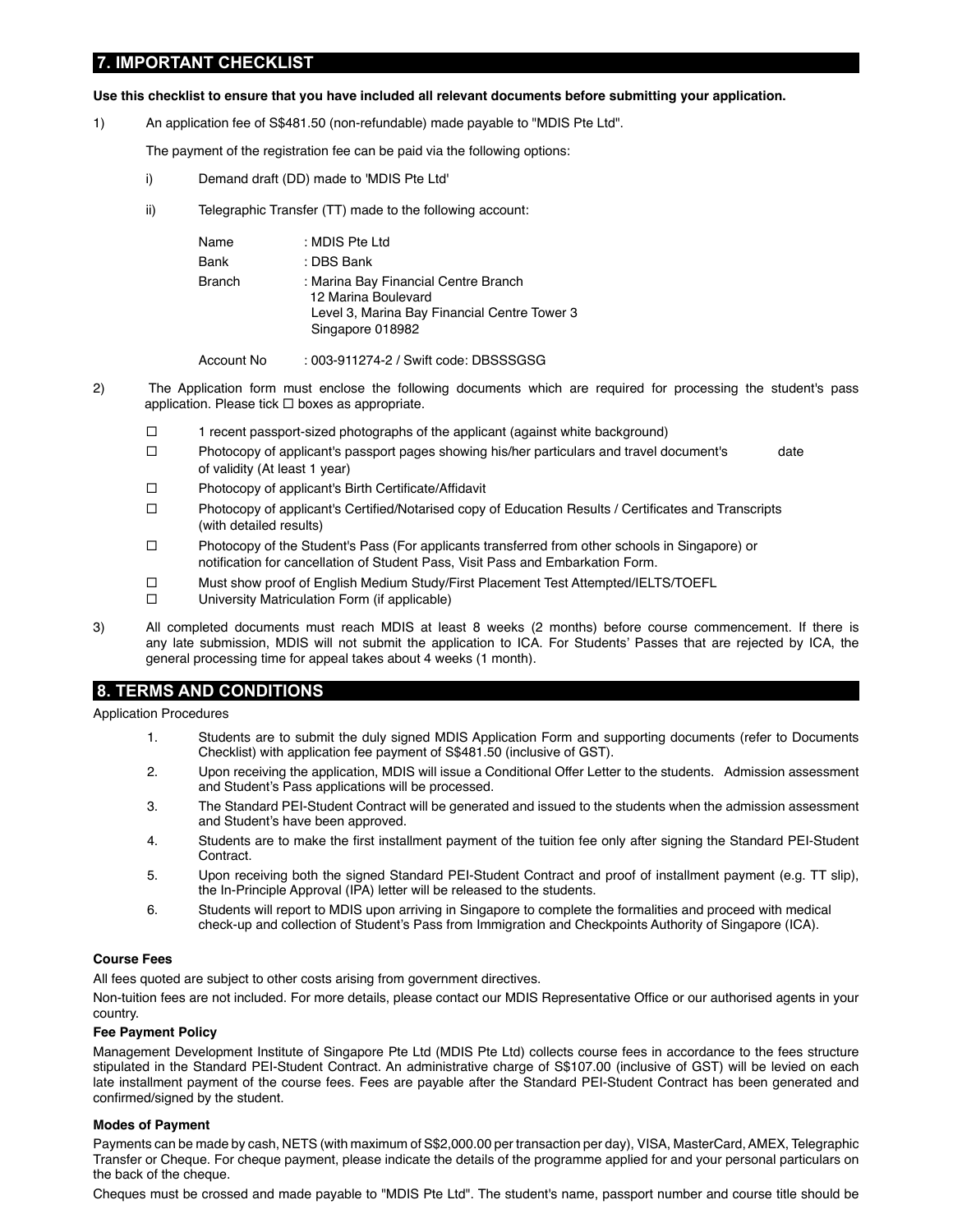#### Refund/Withdrawal/Transfer/Deferment Policy

#### **Withdrawal / Refund Policy**

**Refund for Withdrawal Without Cause** 

Any request for a refund of course fees paid before / after course commencement shall be subject to the refund policy:

| Refund lable:                                                                    |                                                                                                                             |  |  |  |
|----------------------------------------------------------------------------------|-----------------------------------------------------------------------------------------------------------------------------|--|--|--|
| % of aggregate amount<br>of the fees paid as per<br><b>MDIS-Student Contract</b> | If a Student's written notice of withdrawal is received                                                                     |  |  |  |
| 75%                                                                              | more than 60 days before the Course Commencement Date                                                                       |  |  |  |
| 25%                                                                              | before, but not more than 60 days before the Course Commencement Date                                                       |  |  |  |
| 10%                                                                              | after, but not more than 7 days after the Course Commencement Date                                                          |  |  |  |
| 5%                                                                               | more than 7 days after the Course Commencement Date, but not more than 14 days after the<br><b>Course Commencement Date</b> |  |  |  |
| 0%                                                                               | more than 14 days after the Course Commencement Date                                                                        |  |  |  |

\*\*\*Note: The above percentage is to be applied to the first instalment amount payable for the particular course. If the actual payment exceeds the first instalment amount, the excess amount shall be fully refunded. If the first instalment payment is less than the first instalment due, the course fee shortage shall be collected from the student.

A cooling-off period of seven (7) working days is applicable for a maximum refund from the date when the contract was signed.

The above refund policy also applies to company-sponsored students.

All refunds shall be made within seven (7) working days from receipt of the student's request.

#### **Refund for Withdrawal with Cause**

MDIS Pte Ltd shall inform the student immediately within three (3) working days if:

- i. It fails, for any reason, to commence course prior to the course commencement date;
- ii. It terminates the course, for any reason, prior to the course commencement date;
- iii. It fails, for any reason, to complete the course by the course completion date;
- iv. It terminates the course, for any reason, prior to course completion date;
- v. It has not ensured that the student meets the course entry or matriculation requirement as set by the organisation stated in Schedule A (course details of the Student Contract) within any stipulated timeline set by CPE; or
- vi. The Student's Pass application is rejected by Immigration and Checkpoints Authority (ICA).

MDIS Pte Ltd shall, within seven (7) working days of notifying the student in writing of above circumstances (i) to (vi), provide the student with information and details of an alternative confirmed course arrangement to allow the student to make a timely and appropriate decision on the alternative arrangement.

Students shall be entitled to immediately withdraw from the course by giving written notice to MDIS Pte Ltd of his / her intention to do so.

For circumstances under "Refund for Withdrawal with Cause", MDIS Pte Ltd shall within seven (7) working days refund to the student upon student's request: -

- i. the entire amount of the course fees and
- ii. non-tuition fees

**Refund Policy** – other types of refunds

All request for other types of refunds (example of overpayment) shall be processed within seven (7) working days after receiving the refund request from the student.

If it is approved, the student will be informed to collect the cheque within seven (7) working days from receipt of the student's request.

#### **Withdrawal Policy**

Request for programme withdrawal must be made in writing. A written notice of withdrawal from the programme ("Withdrawal Form") must be delivered to the Student Services Centre (SSC) at MDIS Campus, 501 Stirling Road, Singapore 148951.

All discounts/rebates/waiver that the student was entitled to shall be forfeited and all outstanding fees have to be paid prior to withdrawal. This includes all non-tuition fees (inclusive of GST) that were waived at point of signing PEI Contract.

MDIS Pte Ltd shall, within three (3) working days of receipt of the withdrawal form, send the student an acknowledgement of their request to their email address.

MDIS Pte Ltd will process and inform the student of the outcome in writing within a time frame of not more than four (4) weeks from receipt of the student's request (for cases with no refund).

#### **Transfer Policy**

If a student who has been accepted by MDIS Pte Ltd decides to transfer to another course before or after course commencement, a written notice of transfer must be given to the Student Services Centre (SSC) at MDIS Campus, 501 Stirling Road, Singapore 148951.

If a request for transfer is made before commencement of class, the course fees paid shall be transferred to the new course. Any excess payment will be refunded to the student within seven (7) working days from the date that the student requests to change the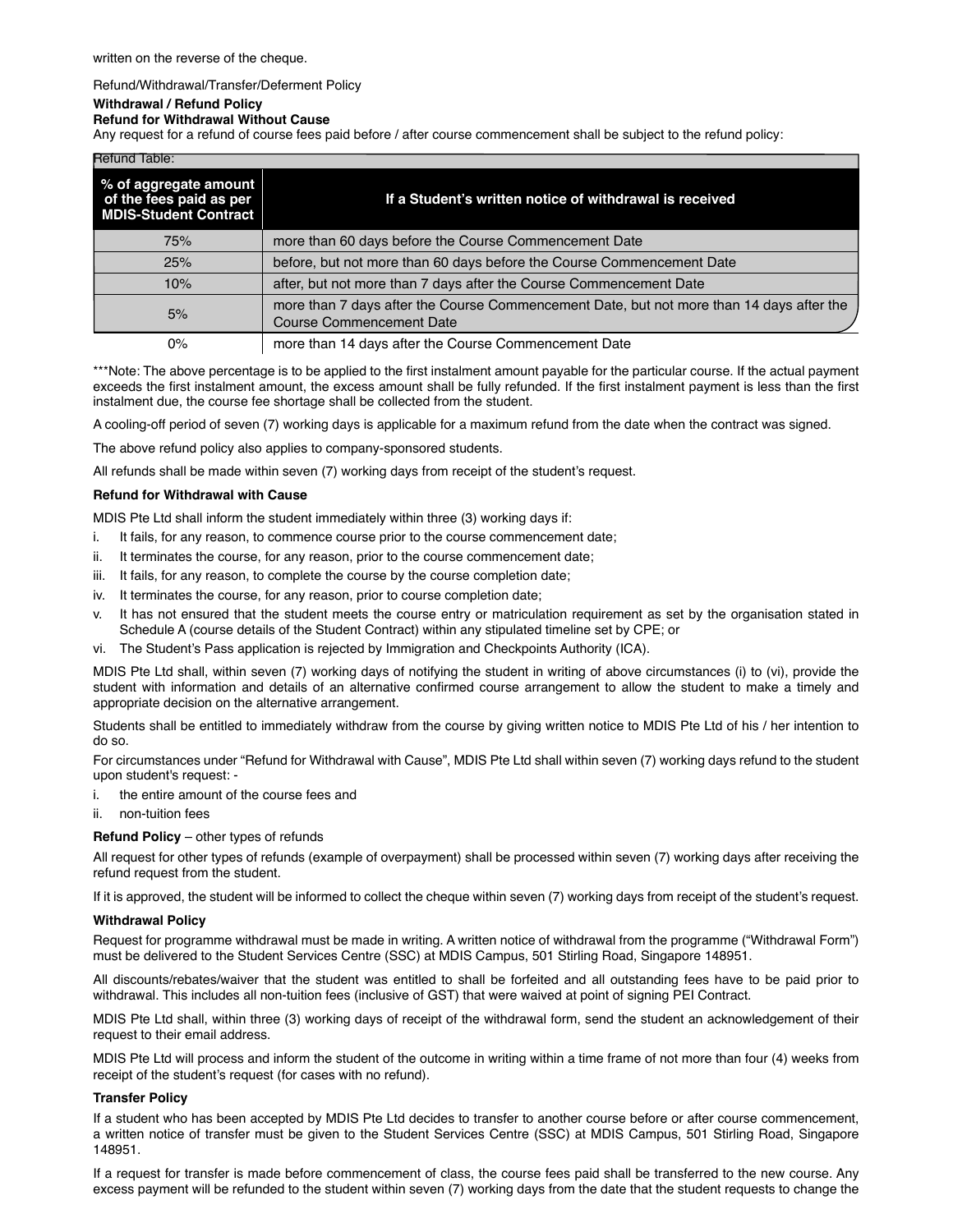course.

If a request for transfer is made after commencement of class:

- The student shall be advised by the respective Student Coordinator to make payment of any outstanding fees before the institute processes his/her transfer request.
- All requests for transfer to a different course within MDIS Pte Ltd or downgrading of academic course must be submitted in writing and supported with an application fee of S\$100.00 (excluding GST) for the first change of programme.
- Any further change of programme by the same student, an application fee of S\$250.00 (excluding GST) shall be charged and is non-refundable regardless of the application outcome.
- Any excess payment will be refunded to the student within seven (7) working days from the date of the student requests to change the course.

Student is required to sign a revised contract for the new course enrolled.

MDIS Pte Ltd will process and inform the student of the outcome in writing within a time frame of not more than four (4) weeks from receipt of the student's request (for cases with no refund).

### **Course Deferment**

All requests for course deferment must be made in writing and supported with application fees of S\$100.00 (excluding GST) which is non-refundable regardless of the application outcome. Students should send their requests for deferment one (1) month prior to the commencement of the term that the student is deferring. All requests must be supported with documentary evidence.

Application submitted after the commencement of the term will be subjected to approval and additional fees may apply.

Students are allowed to defer up to a maximum period of one (1) year, failing which he/ she may be deemed to have withdrawn from the course and would have to re-apply as a new applicant if he/she wishes to register on the course again. The refund policy will be applicable.

Students must settle all outstanding / overdue payment prior to the application of deferment. All subsequent instalments would follow the payment schedule of the new class the student is resuming in.

Deferment can be extended to another one (1) year with valid reasons, subject to approval.

International students who are approved for deferment will be required to cancel their student passes as required by ICA.

Approval for deferment is the sole discretion of MDIS Pte Ltd. The institute will assess and inform the student of the outcome in writing within a time frame of not more than four (4) weeks from receipt of the student's request.

#### **Expulsion and Disciplinary Matters**

The refund policy should apply for students who are expelled by the Academic Affairs Director and/or by University Partners for the following reasons:

- i. Poor performance in his / her examinations
- ii. Poor attendance
- iii. Cheating and Plagiarism
- iv. Misconduct and inappropriate behavior

### **Private Education Act**

#### **Fee Protection Scheme**

With the introduction of the Private Education Bill, all students' fees will be insured under the Fee Protection Scheme (FPS).

The FPS serves to protect international and local students' fees in the event that a Private Education Institution (PEI) is unable to continue operations due to insolvency and/or regulatory closure. It also protects the student if the PEI fails to pay penalties or to return fees to students arising from judgements made against it by the Singapore Courts.

MDIS Pte Ltd adopts the FPS Insurance for international and local students. The FPS Insurance offers insured students protection against the following events:

- Loss of course fees paid in advance by the insured student to MDIS Pte Ltd and not refunded, if the student cannot start or complete his/her course as a result of MDIS Pte Ltd becoming insolvent or being required by the Singapore authorities to stop operations.
- MDIS Pte Ltd fails to pay the sum awarded by Singapore Courts to the insured student, where such an award relates to a dispute between MDIS Pte Ltd and the insured student on course fees paid by the insured student to MDIS Pte Ltd.
- S\$10,000.00 benefit payable covering the insured student's accidental death or total permanent disability by accident.

MDIS Pte Ltd has appointed LONPAC Insurance Bhd and Liberty Insurance Pte Ltd to be the FPS providers for our students. The insurance coverage will be for the entire course fee and any course fees arising from an extension of the study period longer than the initially planned study period (if applicable).

#### **Certificate of Insurance**

Upon payment of the insurance premium, LONPAC Insurance Bhd/Liberty Insurance Pte Ltd will issue a Certificate of Insurance to the insured student directly via email.

#### **Medical Insurance**

MDIS Pte Ltd has in place a medical insurance scheme by EQ Insurance Company Ltd for all its students (except those students specifically allowed to opt out under the EduTrust certification scheme). The fee payable for the medical insurance is indicated in the fee schedule of the student contract.

This medical insurance scheme shall provide a basic annual coverage limit of not less than S\$20,000.00 per student in the B1 ward in government and restructured hospitals and up to overall maximum limit per policy year, with 24 hours coverage in Singapore and overseas (if the student is involved in the school-related activities) throughout the course duration.